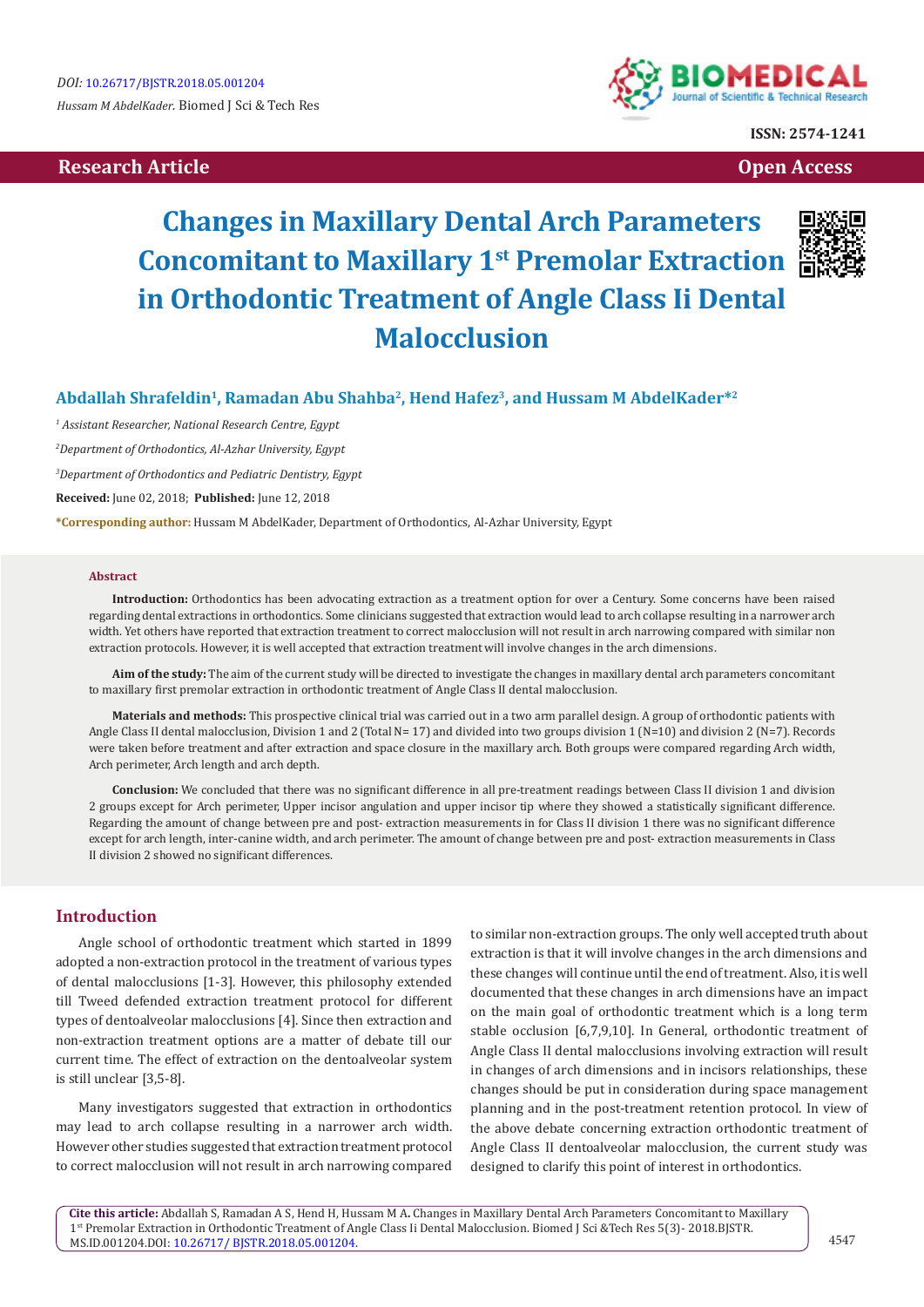## **Materials and Methods**

The current study was carried on 17 patients (14 females and 3 males) with Angle Class II dental malocclusion, Division 1 and 2. The patients were treated comprehensively at the Orthodontic clinic, Orthodontic Department, Faculty of Dental Medicine, Boys, Al-Azhar University, Cairo, Egypt. Patients were divided into two groups according to their Angle classification: Group A: 10 patients (9 females and 1 male) with Class II division 1 malocclusion. Group B: 7 patients (5 females and 2 males) with Class II division 2 malocclusion. Patients were included when their age ranged between 14 and 21 years old, has good oral hygiene, Indicated for 1st premolars extraction treatment protocol in the upper arch and in the lower arch if indicated, The eruption of all permanent teeth (3rd molar not included), All teeth are sound and in a good condition, The absence of any deviation from normal tooth shape, size or any other anomalies, Absence of any pathology related to dent-alveolar structure and No previous orthodontic treatment.

All measurement was taken before treatment and post extraction and space closure in the upper arch. Incisor inclination measurements post extraction were removed from this study, to prevent taking any unnecessary X-rays to satisfy research objective, which was unacceptable from ethics and medico-legal point of view [11-13].

### **Arch width: Figure 1**

Inter-molar width: measured from the mesio-buccal cusp tip of one upper 1st molar to the mesio-buccal cusp tip of the other molar [10,14-16].

b) Inter-canine width: measured from one upper canine cusp tip to the other canine cusp tip [10,16-19].



**Figure 1:** Arch width:

a. Inter-molar width :(10,14-16) measured from the mesio-buccal cusp tip of one upper 1st molar to the mesio-buccal cusp tip of the other molar. b. Inter-canine width :(10,16-19) measured from one upper canine cusp tip to the other canine cusp tip.

## **Arch perimeter: [3,8,20,21]**

It was measured as the length of a brass wire extended from the mesial surface of the mesio-buccal cusp of the maxillary 1st molar on one side to the mesial surface of the mesio-buccal cusp of the

Biomedical Journal of **Scientific & Technical Research (BJSTR)** 4548

maxillary 1st molar on the opposite side, passing over the buccal cusp tips of the premolars, tips of the canines and the incisor edge of the anterior teeth. Figure 2 NB In case of severely angulated or displaced canines or incisors arch form that reflects the majority of teeth was measured.



**Figure 2:** Arch Perimeter: (3,8,20,21) length of a brass wire extended from the mesial surface of the mesiobuccal cusp of one maxillary 1st molar to the mesial surface of the mesio-buccal cusp of the maxillary 1st molar on the opposite side

**Arch length:** The length of the perpendicular from the tangent of the incise edges of the central incisors to the 3rd palatal rouge (middle of the line connecting the distal ends) [22-24] Figure 3.



**Figure 3:** Arch length: (22-24) The length of the perpendicular from the tangent of the incise edges of the central incisors to the 3rd palatal rouge (middle of the line connecting the distal ends).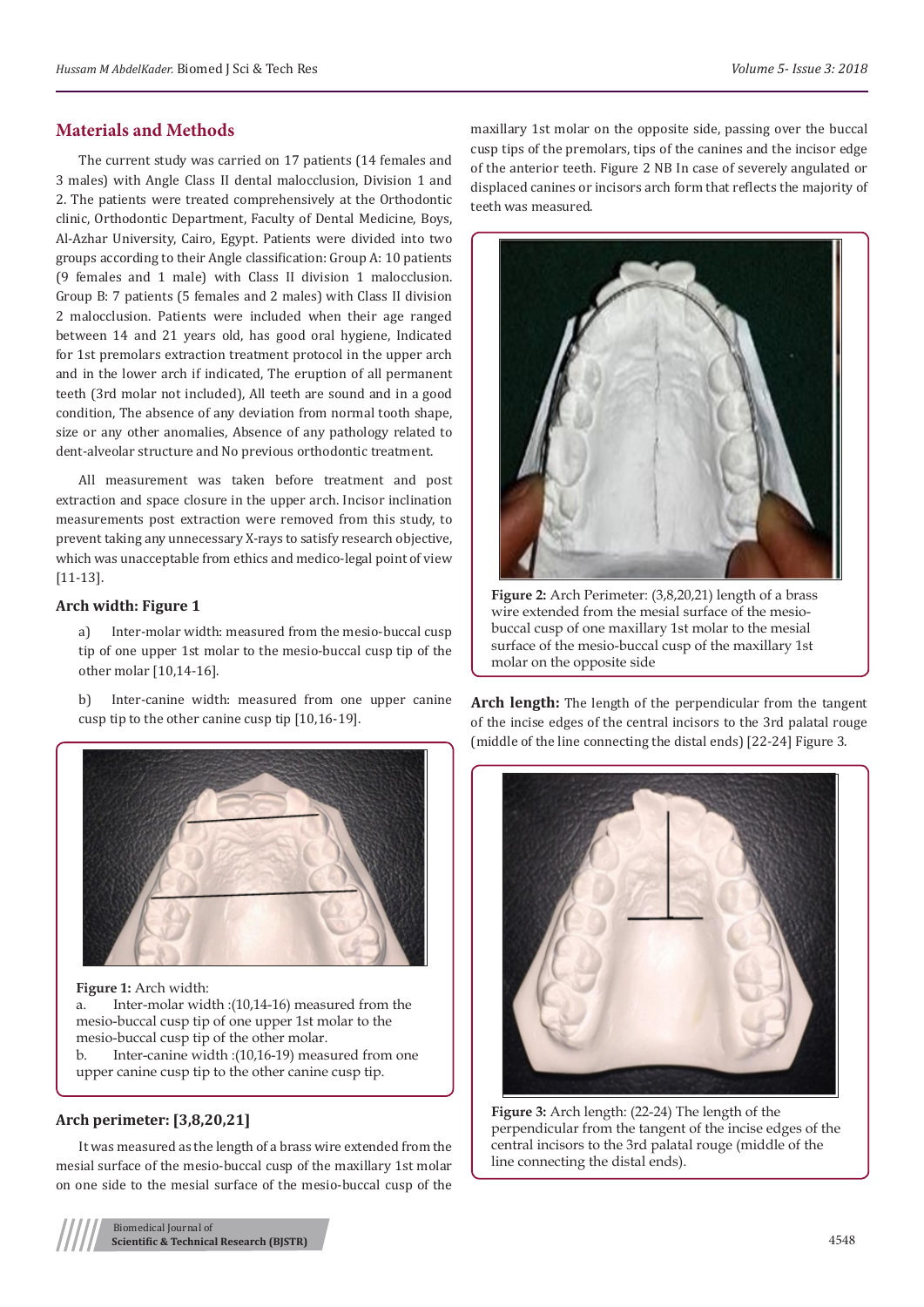**Arch depth:** Maxillary depth was measured from a line which connects the occlusal plane at the mesial contact points of the maxillary 1st molars [15,25] Figure 4.



**Figure 4:** Arch depth: (15,25) Maxillary depth was measured from a line which connects the occlusal plane at the mesial contact points of the maxillary 1st molars.

Incisor inclination was measured from Pre-treatment L a t e r a l view Cephalometric X-ray to the nearest 0.5 degrees.

- a. Upper 1 angle NTVL
- b. Incisors position.
- i. U1 tip to NTVL
- ii. U1 apex to NTVL

Where NTVL is the Nasion True vertical line passing through the Nasion point perpendicular to the floor to the nearest 0.1mm.

## **Results**

In the current study 5 cases out of a total sample of 22 randomly selected orthodontic patients were excluded because one or more of the following reasons:

a) Broken appointments of schedule visits to the extent that it affects the progress of the treatment.

b) The patient did not strictly follow instructions for the maintenance of good oral hygiene.

c) Broken appliance to the extent that it affects the progress of the treatment.

Finally the results of the current study were based on the materials of a total number of 17 Class II orthodontic patients (10 division 1(9 females and 1 male) and 7 division 2(5 females and 2 males)) with mean age of 15.7 years old for division 1 and 15.1 for division 2 at the pre-treatment readings and mean 17.1 and 16.1 for division 1 and 2 respectively at the post-extraction readings.

#### Statistical data analysis is shown in Tables 1-4.

**Table 1:** Differences between Class II division 1 and division 2 for different Pre-treatment parameters measured in this study.

|                      | Variable                 | Division $1(N=10)$ |           | Division 2 $(N=7)$ |           | <b>Difference</b> |             |          |
|----------------------|--------------------------|--------------------|-----------|--------------------|-----------|-------------------|-------------|----------|
|                      |                          | mean               | <b>SD</b> | mean               | <b>SD</b> | Mean diff.        | SE of diff. | P value  |
| Dental cast          | Arch Length              | 21.23              | 1.86      | 19.33              | 2.44      | 1.9               | 1.04        | 0.088 NS |
|                      | Inter-canine<br>width    | 33.04              | 2.17      | 32.74              | 1.72      | 0.3               | 0.99        | 0.768 NS |
|                      | Inter-molar<br>width     | 47.41              | 2.86      | 47.96              | 2.44      | $-0.55$           | 1.33        | 0.687 NS |
|                      | Arch<br>Perimeter        | 73.32              | 5.29      | 67.66              | 5.14      | 5.66              | 2.58        | 0.044 S  |
|                      | Arch Depth               | 20.79              | 2.49      | 21.41              | 1.43      | $-0.62$           | 0.95        | 0.523 NS |
| Cephalometric<br>Rg. | U1 to NTVL<br>angle      | 33.44              | 7.81      | 6                  | 12.7      | 27.44             | 7.89        | 0.001 S  |
|                      | U1 tip to<br>NTVL in mm  | 10.11              | 4.34      | 1.31               | 3.46      | 8.8               | 2.72        | 0.001 S  |
|                      | U1 apex to<br>NTVL in mm | $-2.44$            | 4.22      | $-2.28$            | 1.7       | 0.16              | 2.02        | 0.927 NS |

P value is considered significant (S) if <0.05

**Table 2:** Differences between Class II division 1 and division 2 for different Post-extraction parameters measured in this study.

|             | Variable              | Division $1(N=10)$ |           | Division 2 $(N=7)$ |           | <b>Difference</b> |             |          |
|-------------|-----------------------|--------------------|-----------|--------------------|-----------|-------------------|-------------|----------|
|             |                       | mean               | <b>SD</b> | mean               | <b>SD</b> | Mean diff.        | SE of diff. | P value  |
| Dental cast | Arch Length           | 19.26              | 2.75      | 19.41              | 2.96      | $-0.15$           | 1.4         | 0.914 NS |
|             | Inter-canine<br>width | 36.43              | 3.11      | 37.29              | 6         | $-0.85$           | 2.22        | 0.706 NS |
|             | Inter-molar<br>width  | 48.04              | 2.83      | 45.84              | 6.02      | 2.2               | 2.17        | 0.327 NS |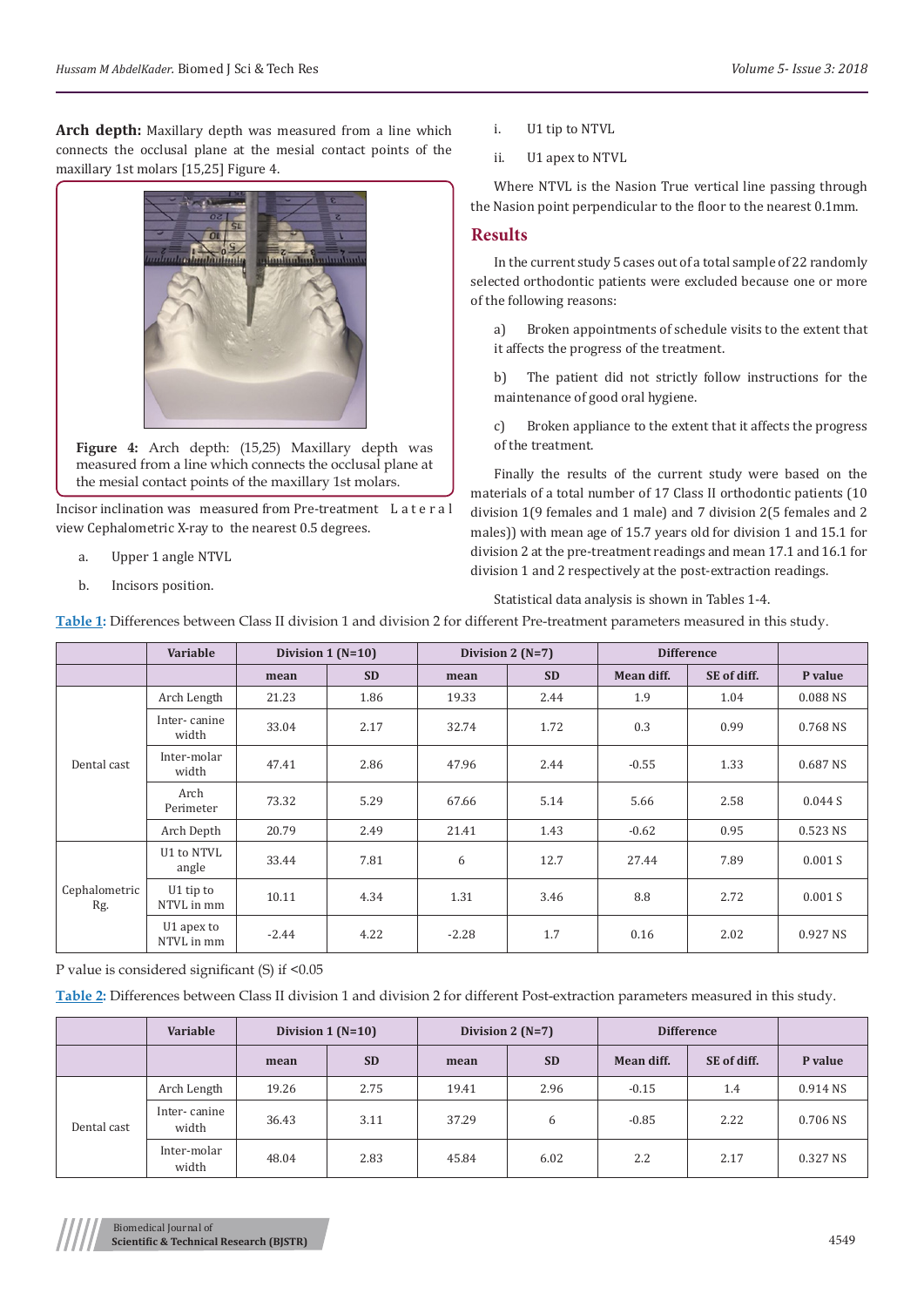| Arch<br>Perimeter | 66.91 | 6.85 | 63.39 | 3.49                  | 3.52 | 2.83 | 0.233 NS |
|-------------------|-------|------|-------|-----------------------|------|------|----------|
| Arch Depth        | 20.36 | 1.69 | 20.29 | $\sim$ $-$<br>$\pm$ . | 0.07 | 0.83 | 0.930 NS |

P value is considered significant (S) if <0.05

**Table 3:** Differences between Class II division 1 for pre- treatment and post- extraction parameters measured in this study.

|             | Variable              | <b>Division 1 Pre-treatment</b> |           | <b>Division 1 Post-treatment</b> |           | <b>Difference</b> |             |          |
|-------------|-----------------------|---------------------------------|-----------|----------------------------------|-----------|-------------------|-------------|----------|
|             |                       | mean                            | <b>SD</b> | mean                             | <b>SD</b> | Mean diff.        | SE of diff. | P value  |
| Dental cast | Arch Length           | 21.23                           | 1.86      | 19.26                            | 2.75      | 1.97              | 0.87        | 0.049 S  |
|             | Inter-canine<br>width | 33.04                           | 2.17      | 36.43                            | 3.11      | $-3.39$           | 0.84        | 0.003 S  |
|             | Inter-molar<br>width  | 47.41                           | 2.86      | 48.04                            | 2.83      | $-0.63$           | 0.63        | 0.343 NS |
|             | Arch<br>Perimeter     | 73.32                           | 5.29      | 66.91                            | 6.85      | 6.41              | 1.29        | 0.001 S  |
|             | Arch Depth            | 20.79                           | 2.49      | 20.36                            | 1.69      | 0.43              | 0.42        | 0.329 NS |

P value is considered significant (S) if <0.05.

**Table 4:** Differences between Class II division 2 for pre- treatment and post- extraction parameters measured in this study

|             | Variable              | <b>Division 2 Pre-treatment</b> |           | <b>Division 2 Post-treatment</b> |           | <b>Difference</b> |             |            |
|-------------|-----------------------|---------------------------------|-----------|----------------------------------|-----------|-------------------|-------------|------------|
|             |                       | mean                            | <b>SD</b> | mean                             | <b>SD</b> | Mean diff.        | SE of diff. | P value    |
| Dental cast | Arch Length           | 19.33                           | 2.44      | 19.41                            | 2.96      | $-0.09$           | 0.42        | 0.846 NS   |
|             | Inter-canine<br>width | 32.74                           | 1.72      | 37.29                            | 6         | $-4.54$           | 2.64        | 0.136 NS   |
|             | Inter-molar<br>width  | 47.95                           | 2.44      | 45.84                            | 6.02      | 2.11              | 2.5         | 0.431 NS   |
|             | Arch<br>Perimeter     | 67.66                           | 5.14      | 63.39                            | 3.48      | 4.27              | 1.98        | 0.074 NS   |
|             | Arch Depth            | 21.41                           | 1.43      | 20.29                            | 1.7       | 1.13              | 0.47        | $0.053$ NS |

P value is considered significant (S) if <0.05

## **Discussion**

For a long time, the effect of orthodontic extraction on dental arches was a matter of debate in orthodontic societies. Upon systematically searching the databases for the best clinical prospective studies investigating the effect of extraction of maxillary 1st premolars on division 1 and division 2 class II malocclusions, data revealed that there were multiple studies examining the effect of extraction on the Arch dimensions, However, they were mostly retrospective studies while prospective studies were very limited. The distinct separation between Class I and Class II extraction cases were also very limited in literature as they were usually pooled into one group. Hence, this study was designed to be a prospective study that investigates the changes in maxillary dental arch parameters concomitant to maxillary 1st premolar extraction in orthodontic treatment of Angle Class II dental malocclusion.

The current study was carried on 17 randomly selected orthodontic patients with an age ranged between 14 and 20 years, with a mean age of 15.4 ±2.6 years. This age range was selected in such way in order to diminish as much as possible the gap in age between patients to ensure more or less the same biological response in all patients. In addition, adolescents and young adults were selected in order to neglect the effects of aging on the

periodontium [26,27]. Number of male to female subjects in the research sample was very small (3 male and 14 female) therefore males and females were pooled together in each group.

In this study, there was a no significant difference between the Class II division 1 group and the Class II division 2 group pretreatment Arch length measurements. However, generally class II division 1 showed increased arch length when compared to division 2 groups. These findings agree with the theory that increase in incisors angulation will cause an increase in arch length [28].

When comparing our pretreatment results to another study [20] it showed no significant difference between the pretreatment arch length measurements of his Class I and Class II extraction and non-extraction groups. Also, there was a general increase in arch length of his extraction groups (either Class I or Class II). In regard to post- extraction difference between division 1 and division 2 measurements, our study showed no significant difference. Yet this was considered logical as all cases should be finished with a similar standard with preservation of arch parameters and shape [15,29]. This result agreed with other authors [20] where they showed similar post-treatment arch length measurements comparing the Class I and Class II extraction cases. However, they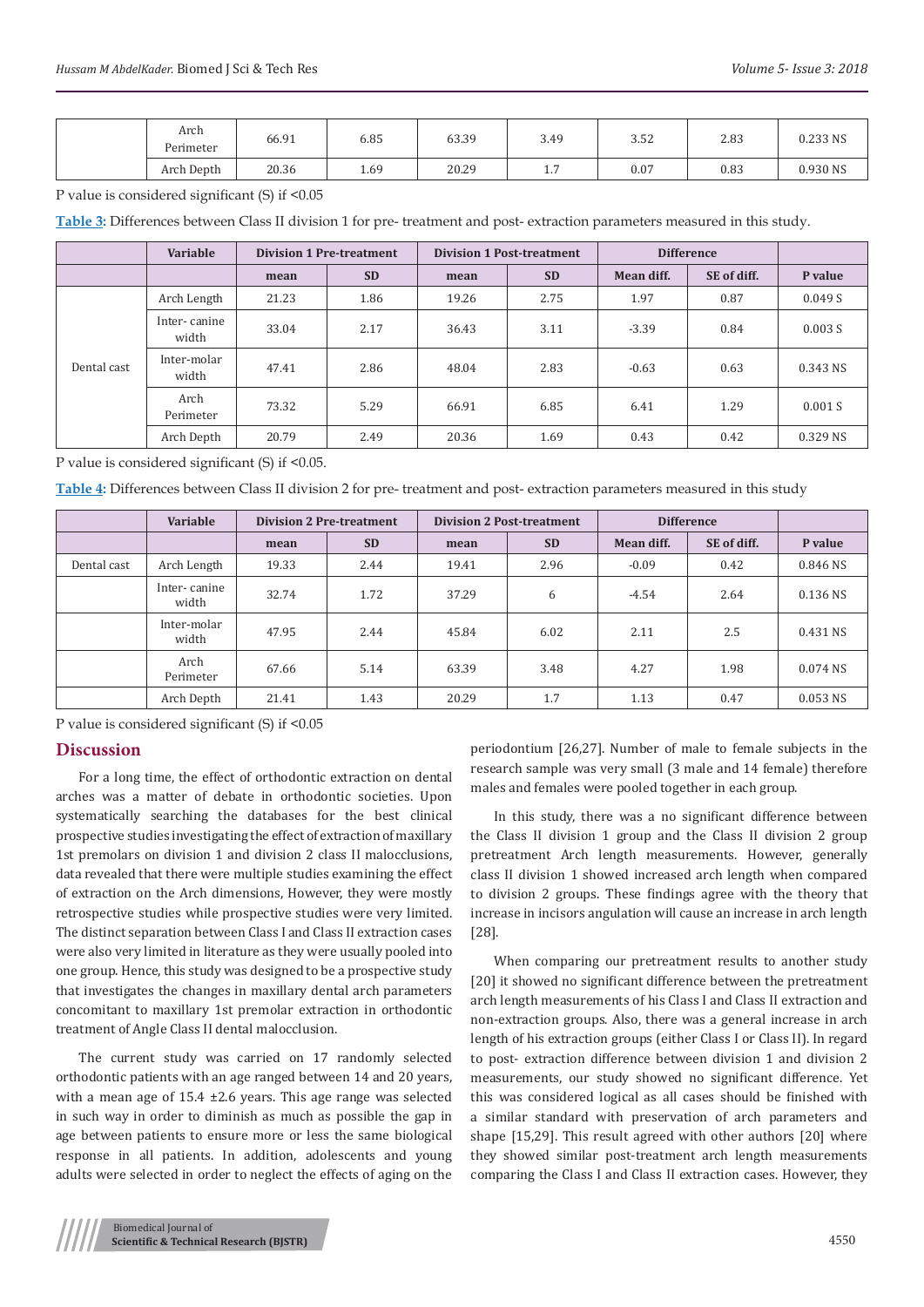found a significant post-treatment difference when comparing their results to non–extraction cases. Also, it should be mentioned that his extraction group either Class I or Class II has generally more arch length than the non-extraction groups (class I and Class II) indicating that choice of extraction has to some extent a direct relation to the increase of arch length [15,20]. When comparing pre –treatment and post- extraction results for each division separately there was a significant change for the division 1 group with an average decrease of 1.97mm on the other hand division 2 showed a non-significant increase.

In a study [20] where he compared non extraction with extraction, he showed that his extraction group (which included Class I and Class II pooled together) arch length has decreased significantly with treatment. The general trend of decrease agreed with our Class II division 1 group. However, our division 2 group showed a non-significant increase in arch length. This disagreement may be because of pooling Class I and II cases in one group and due to lack of distinct differentiation between division 1 and 2 in his Class II cases. Another point was his way of measuring the arch length which can be easily affected by the final position of the 1st molar rather than the true change in the arch length and position of the incisors.

Another study [14] compared Class II division 2 pre and post treatment arch length showed an increase in the maxillary arch length although they didn't perform extraction in their subject. This shows that extraction decision affects the arch in a similar manner to the non-extraction decision [14].

Arch width results were divided into inter-canine width and inter-molar width. Pre-treatment readings showed no significant difference in both inter-canine width and inter-molar width between class II division 1 and 2. This was also true for the postextraction arch width measurements comparing both groups. This was of similarity to the pre-treatment readings comparing Class I versus Class II division 1 only [21] and also was similar to studies that compared extraction versus non extraction cases (Class I and class II were sub grouped [6,20].

Arch width change from pre to post- extraction in Class II division I cases showed a significant increase in the Inter-canine width and no significant change in the inter-molar width. This might be attributed to the motion of the canines and anterior segment to a wider position in the dental arch. The inter-molar width was predicted to show no change due to the high anchorage demand in division 1 cases, which entitles little to no movement of the molars minimizing the change in the inter- molar width. The positive significant change in class II division 1 inter-canine width didn't agree with some studies that showed a non significant change [5,20] and agreed with others that showed similar results regarding the inter-canine width for division 1 cases [3,6-8]. This contradictory result might be attributed to the frequent pooling of Class I and Class II cases or due to using different reference points for measuring this variable.

When considering the non-significant change of inter-molar width for division 1 group showed in our study, it also showed

variable agreement and disagreement with other studies in the literature. Where some studies showed an increase in the inter molar width after treatment [3,5,8], Other studies showed the opposite, where the inter-molar width showed a decrease after treatment [7,15,20,21] this might be due to lack of control of the researcher on the anchorage parameter or auxiliary devices (e.g. head gear, TPA) as the other studies were retrospective studies. However, some studies showed similar results to our study [6].

The separation of Class II division 2 extraction cases was not very clear in the literature regarding Inter-canine width and inter-molar width during treatment with extraction of upper 1st premolars. Our study showed no significant change with both intercanine width and inter-molar width after extraction. This was not similar to most of the studies that pooled division 1 and division 2 cases in one Class II or extraction group. Where some showed an increase in inter-canine width and no significant increase in the inter-molar width [7] Others showed a decrease in the inter- molar width [15,20] while others showed an increase in the inter canine width and decrease in the inter-molar width [21] This difference should not only be attributed the pooling of the Classes but also to the different requirement in molar movement in different orthodontic extraction cases [10].

In the current study when comparing the pre-treatment arch perimeter measurements between the two groups, there was a significant mean difference between division 1 and division 2 Class II malocclusion where division 1 showed a considerably significant increase in arch perimeter compared to division 2.

In a similar manner when comparing the pretreatment arch perimeter measured from the cusp tips all around the arch between the extraction and non- extraction group [30] the mean arch perimeter was higher in the extraction group when compared to the non-extraction group. The same study showed no significant difference between the extraction and non-extraction groups in regard to the arch perimeter when the arch perimeter was measured along contact points of teeth. This illustrates the effect of teeth bucco-lingual inclination on the overall arch perimeter rather than their true position in space. Also, the way the arch perimeter is measured effect on final readings and interpretation. Regarding the comparison between the arch perimeter post-extraction measurements between division 1 and division 2 groups, our study showed no significant difference between both groups in the postextraction readings, which is logical as all cases were finished on similar standards with preservation of the original arch form to enhance stability [21,29].

When considering the amount of change from pre-treatment to post- extraction phases, the results of our study showed a significant decrease in the arch perimeter in the Class II division 1 with a mean of 6.41mm. This results coincide with the results of several authors who measured the amount of change in class II division 1 cases, [3,8] and also agrees with studies that considered extraction cases as one group where they included Class I and Class II case [21,30] and this agreement was expected as the extraction space was consumed during the treatment course allowing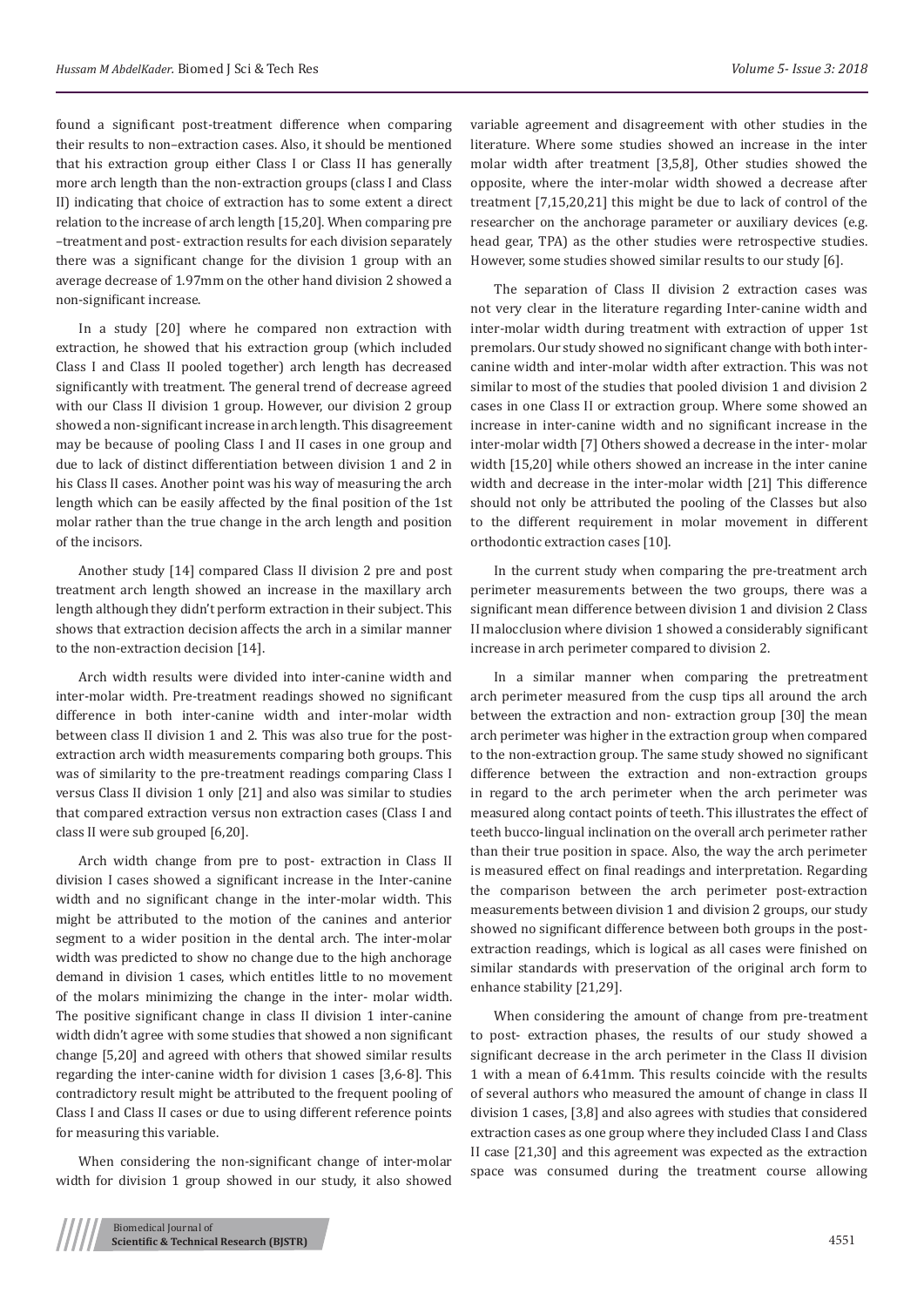decrease in the maxillary arch perimeter. On the other hand, this agreement was not true in Class II division 2 cases although there was a general decrease in arch perimeter but it was statistically not significant. This disagreement could be due to the increased amount of crowding in Division 2 cases when compared to division 1 and some Class I cases [15].

Arch depth in our study showed a non-significant difference between division 1 and division 2 Class II groups in either the pretreatment and post- extraction measurements. Also the amount of change in the class II division 1 and division 2 group from before to after treatment was not significant. Our results were contradictory to multiple studies were the palatal depth decreased with the extraction groups after treatment regardless if they were Class I, II, division 1 or 2 [31,32] this was mostly due to movement of the upper molars to a more anterior position in the extraction space, thus the molars as reference for arch depth became nearer to a shallower area of the palate. This didn't happen in our study mostly due to the operator's control on molars anchorage [10].

Incisor inclination measurements were only considered for the Pre-treatment comparison between Class II division 1 and division 2, which showed an increase in the incise tip angle and distance from the NTVL in favor of the Class II division 1 group. However, the upper incisors apex showed nearly similar position pre- treatment in both groups considered in this study.This suggests that the incisors angulation is what distinct division 1 from division 2 rather than the bodily position of the teeth in the upper alveolus This shows that only incisors angulations is what differs the two groups rather than the bodily position of the teeth in the upper alveolus, which agrees with multiple studies in literature [33-35] Post-extraction measurements were not taken as taking another unnecessary X-ray was considered unethical if just to satisfy the research objective without any real benefit to the patients [11-13].

#### **Conclusion**

From the results of the present study we concluded that orthodontic treatment of Angle Class II dental malocclusions involving extraction will result in changes of arch dimensions and in incisors relationships, these changes should be put in consideration during space management planning and in the post-treatment retention protocol.

a) There was no significant difference in all pre-treatment readings between Class II division 1 and division 2 groups except for Arch perimeter, Upper incisor angulations and upper incisor tip where they showed a statistically significant difference.

There was no significant difference in the all postextraction readings between Class II division 1 and division 2 groups.

c) Regarding the amount of change between pre and postextraction measurements in for Class II division 1, there was no significant difference except for arch length, inter-canine width, and arch perimeter.

d) Regarding the amount of change between pre and postextraction measurements in for Class II division 2 there were no significant differences for any of the parameters measured in this study.

#### **References**

- 1. [Kakar ME, Khan MA, Khan MS, Ashraf K, Kakar MA, et al. \(2017\)](https://www.researchgate.net/publication/318262694_Prevalence_of_tick_infestation_in_different_breeds_of_cattle_in_balochistan) [Prevalence of tick infestation in different breeds of cattle in balochistan.](https://www.researchgate.net/publication/318262694_Prevalence_of_tick_infestation_in_different_breeds_of_cattle_in_balochistan) [J Anim Plant Sci 27\(3\): 797-802.](https://www.researchgate.net/publication/318262694_Prevalence_of_tick_infestation_in_different_breeds_of_cattle_in_balochistan)
- 2. [Case CS \(1964\) The question of extraction in orthodontia. Am J Orthod](https://www.sciencedirect.com/science/article/pii/000294166490106X) [50\(9\): 660-691.](https://www.sciencedirect.com/science/article/pii/000294166490106X)
- 3. [Bishara SE, Cummins DM, Zaher AR \(1997\) Treatment and posttreatment](https://www.ncbi.nlm.nih.gov/pubmed/9009919) [changes in patients with Class II, Division 1 malocclusion after extraction](https://www.ncbi.nlm.nih.gov/pubmed/9009919) [and nonextraction treatment. Am J Orthod Dentofac Orthop 111\(1\): 18-](https://www.ncbi.nlm.nih.gov/pubmed/9009919) [27.](https://www.ncbi.nlm.nih.gov/pubmed/9009919)
- 4. [Tweed CH \(1994\) Indications for the extraction of teeth in orthodontic](https://www.ajodo.org/article/S0096-6347(44)90038-4/abstract?code=ymod-site) [procedure. Am J Orthod Oral Surg 30\(8\): 405-428.](https://www.ajodo.org/article/S0096-6347(44)90038-4/abstract?code=ymod-site)
- 5. [Luppanapornlarp S, Johnston LE \(1993\) The effects of premolar](https://www.ncbi.nlm.nih.gov/pubmed/8297050)[extraction: a long-term comparison of outcomes in clear-cut extraction](https://www.ncbi.nlm.nih.gov/pubmed/8297050) [and non extraction Class II patients. Angle Orthodontist 63\(4\): 257-272.](https://www.ncbi.nlm.nih.gov/pubmed/8297050)
- 6. [Gianelly AA \(2003\) Arch width after extraction and nonextraction](https://www.ncbi.nlm.nih.gov/pubmed/12532059) [treatment. Am J Orthod Dentofac Orthop 123\(1\): 25-28.](https://www.ncbi.nlm.nih.gov/pubmed/12532059)
- 7. [Kim E, Gianelly AA \(2003\) Extraction vs nonextraction: Arch widths and](https://www.ncbi.nlm.nih.gov/pubmed/12940554) [smile esthetics. Angle Orthod 73\(4\): 354-358.](https://www.ncbi.nlm.nih.gov/pubmed/12940554)
- 8. [Bishara SE, Bayati P, Zaher AR, Jakobsen JR \(1994\) Comparisons of the](https://www.ncbi.nlm.nih.gov/pubmed/7802329) [dental arch changes in patients with Class II, division 1 malocclusions:](https://www.ncbi.nlm.nih.gov/pubmed/7802329) [extraction vs non extraction treatments. Angle Orthod 64\(5\): 351-358.](https://www.ncbi.nlm.nih.gov/pubmed/7802329)
- 9. [Golwalkar SA, Shetty V \(2013\) Arch Widths after Extraction and](https://pdfs.semanticscholar.org/9c47/f091913e587451662bf3169cc324e4d4b10c.pdf) [Nonextraction Treatment in Class I Patients. Vikranth Shetty J Contemp](https://pdfs.semanticscholar.org/9c47/f091913e587451662bf3169cc324e4d4b10c.pdf) [Dent Pr 14\(2\): 312-315.](https://pdfs.semanticscholar.org/9c47/f091913e587451662bf3169cc324e4d4b10c.pdf)
- 10. [Aksu M, Kocadereli I \(2005\) Arch Width Changes in Extraction and](https://www.ncbi.nlm.nih.gov/pubmed/16448236) [Nonextraction Treatment in class I. Angle Orthod 75\(6\): 948-952.](https://www.ncbi.nlm.nih.gov/pubmed/16448236)
- 11. [Heil A, Gonzalez EL, Hilgenfeld T, Kickingereder P, Bendszus M, et](https://www.ncbi.nlm.nih.gov/pubmed/28334054) [al. \(2017\) Lateral cephalometric analysis for treatment planning in](https://www.ncbi.nlm.nih.gov/pubmed/28334054) [orthodontics based on MRI compared with radiographs: A feasibility](https://www.ncbi.nlm.nih.gov/pubmed/28334054) [study in children and adolescents. PLoS One 12\(3\): e0174524.](https://www.ncbi.nlm.nih.gov/pubmed/28334054)
- 12. [American Academy of Pediatric Dentistry A \(2015\) Guideline on](http://www.aapd.org/media/policies_guidelines/e_radiographs.pdf) [prescribing dental radiographs for infants, children, adolescents, and](http://www.aapd.org/media/policies_guidelines/e_radiographs.pdf) [persons with special health care needs. Endorsements, Ref Man 2015-](http://www.aapd.org/media/policies_guidelines/e_radiographs.pdf) [2016. 37\(6\): 319-321.](http://www.aapd.org/media/policies_guidelines/e_radiographs.pdf)
- 13. [Isaacson KG, Thom AR, Horner K, Whaites E \(2015\) Guidelines for the](https://www.bos.org.uk/Portals/0/Public/docs/General%20Guidance/Orthodontic%20Radiographs%202016%20-%202.pdf) [use of radiographs in clinical orthodontics. British Orthodontic Society](https://www.bos.org.uk/Portals/0/Public/docs/General%20Guidance/Orthodontic%20Radiographs%202016%20-%202.pdf) [pp. 1-28.](https://www.bos.org.uk/Portals/0/Public/docs/General%20Guidance/Orthodontic%20Radiographs%202016%20-%202.pdf)
- 14. [Canut J, Arias S \(1999\) A long-term evaluation of treated Class II division](https://www.ncbi.nlm.nih.gov/pubmed/10502900) [2 malocclusions: a retrospective study model analysis. Eur J Orthod](https://www.ncbi.nlm.nih.gov/pubmed/10502900) [21\(4\): 377-386.](https://www.ncbi.nlm.nih.gov/pubmed/10502900)
- 15. [Ong HB, Woods MG \(2001\) An Occlusal and Cephalometric Analysis of](https://www.ncbi.nlm.nih.gov/pubmed/11302594) [Maxillary First and Second Premolar Extraction Effects. Angle Orthod](https://www.ncbi.nlm.nih.gov/pubmed/11302594) [71\(2\): 90-102.](https://www.ncbi.nlm.nih.gov/pubmed/11302594)
- 16. [Goutham B, Anisha K, Raja S \(2011\) A Comparative Evaluation of Arch](https://edentj.com/index.php/ijcd/article/viewArticle/591) [Width Changes In Extraction And Non-Extraction Cases. 2\(6\): 11-18.](https://edentj.com/index.php/ijcd/article/viewArticle/591)
- 17. [Kahl-Nieke B, Fischbach H, Schwarze CW \(1996\) Treatment and](https://www.ncbi.nlm.nih.gov/pubmed/8638578) [postretention changes in dental arch width dimensions--a long-term](https://www.ncbi.nlm.nih.gov/pubmed/8638578) [evaluation of influencing cofactors. Am J Orthod Dento facial Orthop](https://www.ncbi.nlm.nih.gov/pubmed/8638578) [109\(4\): 368-378.](https://www.ncbi.nlm.nih.gov/pubmed/8638578)
- 18. [Bishara SE, Ortho D, Jakobsen JR, Treder J, Nowak A \(1997\) Arch width](https://www.ncbi.nlm.nih.gov/pubmed/9109585) [changes from 6 weeks to 45 years of age. Am J Orthod Dentofac Orthop](https://www.ncbi.nlm.nih.gov/pubmed/9109585) [111\(4\): 401-409.](https://www.ncbi.nlm.nih.gov/pubmed/9109585)